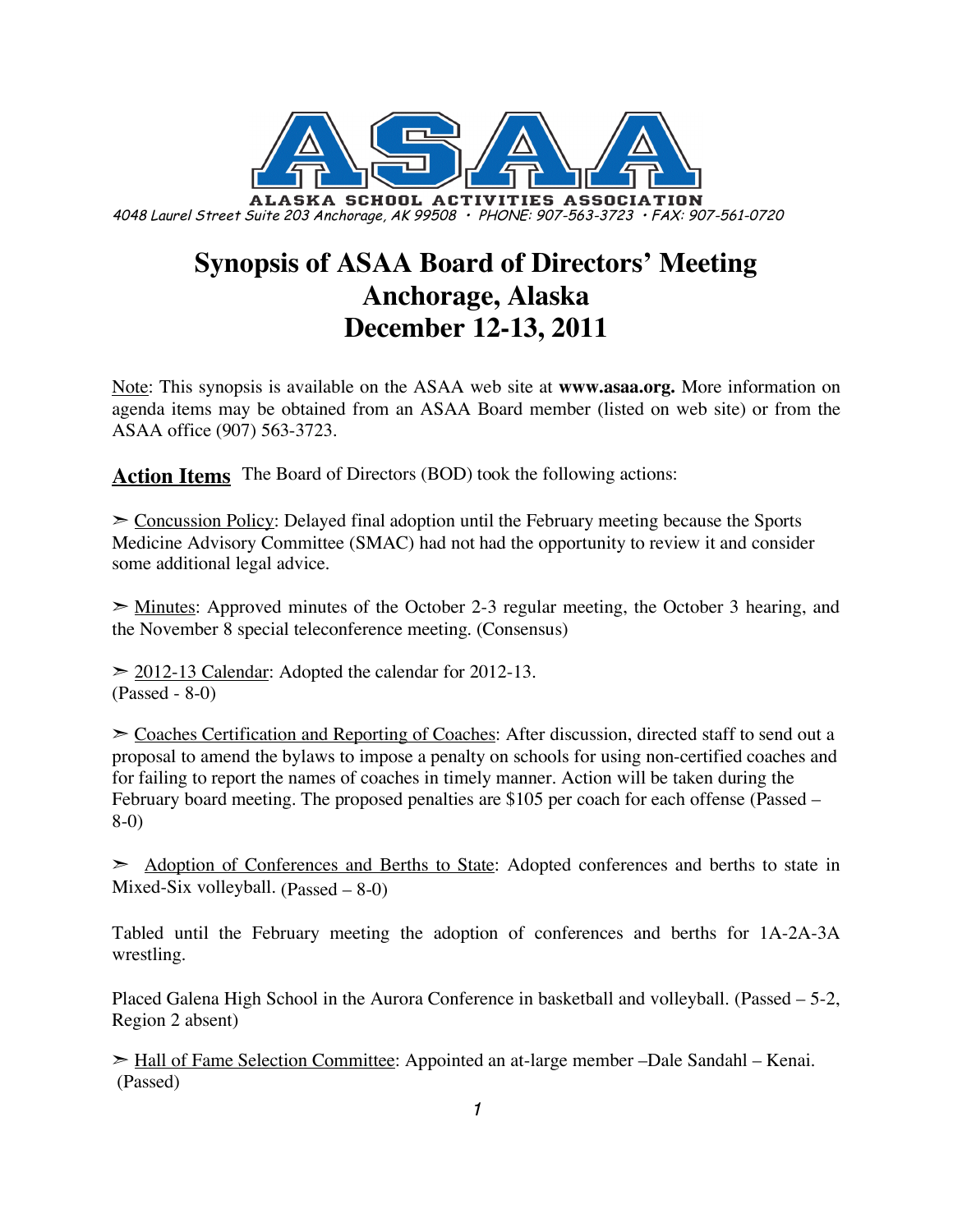►Kodiak Island Borough School District Request: Approved a proposal from the District that would move its small schools from Region 1 into Region 2, beginning in 2012-13. The schools will also move from the Aleution Chain Conference to the Peninsula Conference. (Passed - Unanimous Consent)

 $\geq$  Cheerleading: Approved new categories for the state competition, beginning this season. There must be at least 4 teams in a division in order that a second place award be presented. (Passed)

 $\geq$  State Swimming and Diving Bid: After discussion on the new pool in Juneau, agreed to ask for bids for the 2013-14 season. (Passed)

➣ All-State Art Competition: After a presentation and a discussion, approved an all digital, online format for this year's competition. Further details will be presented to the Board during the February meeting. (Passed – 8-0)

► Marketing Strategies: Approved a staff proposal to begin working with Home Team Marketing (HTM) to develop marketing strategies and media possibilities. (Passed  $-8-0$ )

**Reports** The BOD heard the following reports:

- Board Members
- State Tournaments
- Finance Committee
- Student Government
- Officials/Coaches/WPI
- Marketing
- Play for Keeps, Win for Life
- Sports Medicine Advisory (SMAC)
- Executive Director

**Public Comments** Heard comments on girls hockey from Christy Hickel, Holly Rutke, Randall Sperry and Paul Brauneis.

**Workshop Items** No workshop was held during this meeting.

#### **Tabled Items** None

**Discussion Items** The BOD discussed the following items:

 $\geq$  Bylaws: Supported the Executive Director's reply to a letter from Representatives Cathy Munoz and Tammi Wilson, concerning private home school student participation in high school activities. Requested that staff develop a flow-chart that shows how the Enrollment Rule (Article 12, Section 2) applies to private home school and correspondence school students.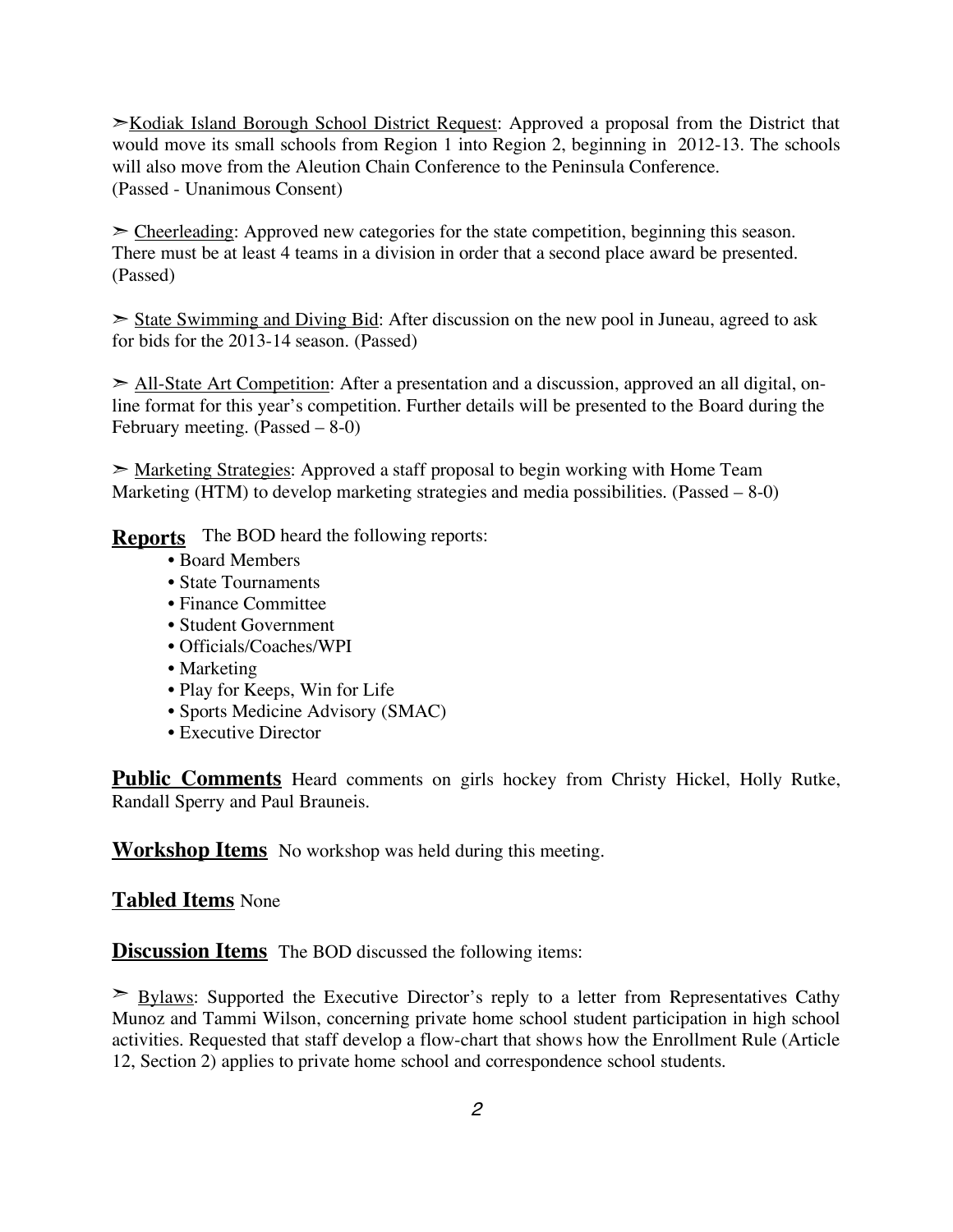$\triangleright$  Wrestling: Revisited a staff proposal which would revise the seeding process for state tournaments based on the following three options instead of the current seeding criteria-

- 1. seeding only the champion from each region or conference and drawing in all other qualifiers,
- 2. seeding only the champion from each region or conference but placing the runner-up on the opposite side of the bracket
- 3. random draw all qualifiers

Discussed a staff proposal to expand the state tournament one more day to include a team dual championship prior to the individual championships. A proposal for discussion might be forthcoming at the February board meeting.

Briefly discussed a Mt. Edgecumbe High School proposal to sanction separate girls wrestling at region and state events.

 $\geq$  Cheerleading: Revisted a proposal to establish a season for competitive cheer. Under the proposal, the seasons this year would have been –

Football – Sport Specific and Competitive – August 1 - October 22 Hockey – Sport Specific and Competitive – October 17 – February 11 Basketball – Sport Specific and Competitive – November 28 – March 17

Updated the board on plans for the state cheerleading championship with UCA as the organizer. This includes revising the categories and awards.

Updated the board on the new cheer activity called Stunt.

 $\geq$  Soccer: Revisited the possibility of classifying soccer. Following this discussion, the board decided that the existing proposal was not practical and that either a new proposal be brought forth or the issue be dropped.

 $\ge$  Volleyball: Discussed the Region 5 proposal to restructure the state 3A and 4A tournaments into a double elimination format. The board will take action to either approve or reject the proposal during the February meeting.

 $\geq$  Tennis: Discussed a number of items dealing with tennis, including regular season scrimmages and the seeding of the state tournament. Reviewed the policies that apply to tennis. Some problems that were presented are:

- 1. not enough cross-conference regular season competition (Regions 3 and 5 each have only one school participating),
- 2. not enough qualified officials,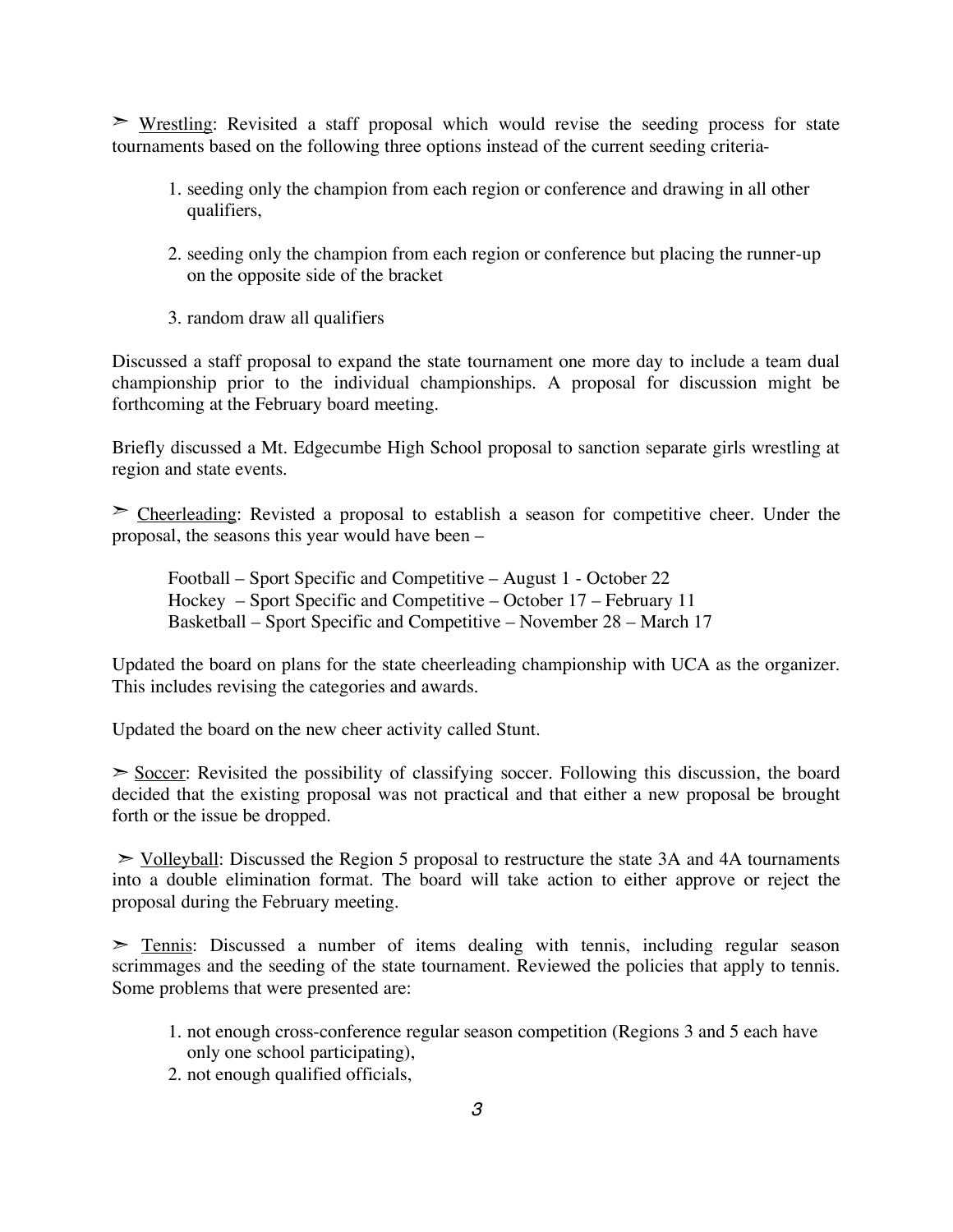- 3. state tournament seeding criteria,
- 4. state tournament qualifying criteria,
- 5. limited facility for state tournament,
- 6. state tournament not a culminating event for majority of students, and
- 7. outside influence on state tournament (ie: USTA traveling trophy).

Staff proposed that ASAA discontinue the state tournament. This will be a February discussion item.

➣Hockey: Discussed a issue concerning the dual-participation rule and how it applies to House Team travel. This was prompted by requests to apply the rule only to boys hockey participants. This will be a February discussion item again.

➣Television/Media Update: Heard a presentation on the future direction of the ASAA media presence. Held a teleconference discussion with the president of Home Team Marketing (HTM).

 $\geq$  Strategic Planning: Continued to discuss the details of the planning session scheduled for January 22-24 in Anchorage. Jerry Covey will be the facilitator.

 $\geq$  Reclassification Schedule: Discussed the possible adoption of a policy amendment under which the board would review enrollment numbers every three years to determine if reclassification should be undertaken. This will be a February action item.

 $\geq$  Title IX: Heard a staff presentation on recent Title IX developments in other states and possible implications for Alaska. The ED will contact DEED to learn the status of Title IX compliance monitoring in Alaska.

➣ LRG Update: Heard a staff update on licensing of official school products throughout the nation.

► All Sports Trophy: Briefly discussed a proposed new trophy for schools which win multiple championships. This will be a discussion item during the February board meeting.

 $\geq$  Spirit of Sport Award: Discussed this award, sponsored by the NFHS, which recognizes an act of outstanding sportsmanship in each state, section and in the nation. The board recommitted its support and asked that the application form be sent to each region, to have it posted on the website and to set deadlines.

➣ Track and Field Proposals: Reviewed a proposal from Region 3 which included-

- 1. for the state tournament
	- no scratch deadlines
	- scoring of 8 places
	- doubling of the score for relays
- 2. expanding the 1A-2A-3A state tournament to 16 qualifiers from the current 8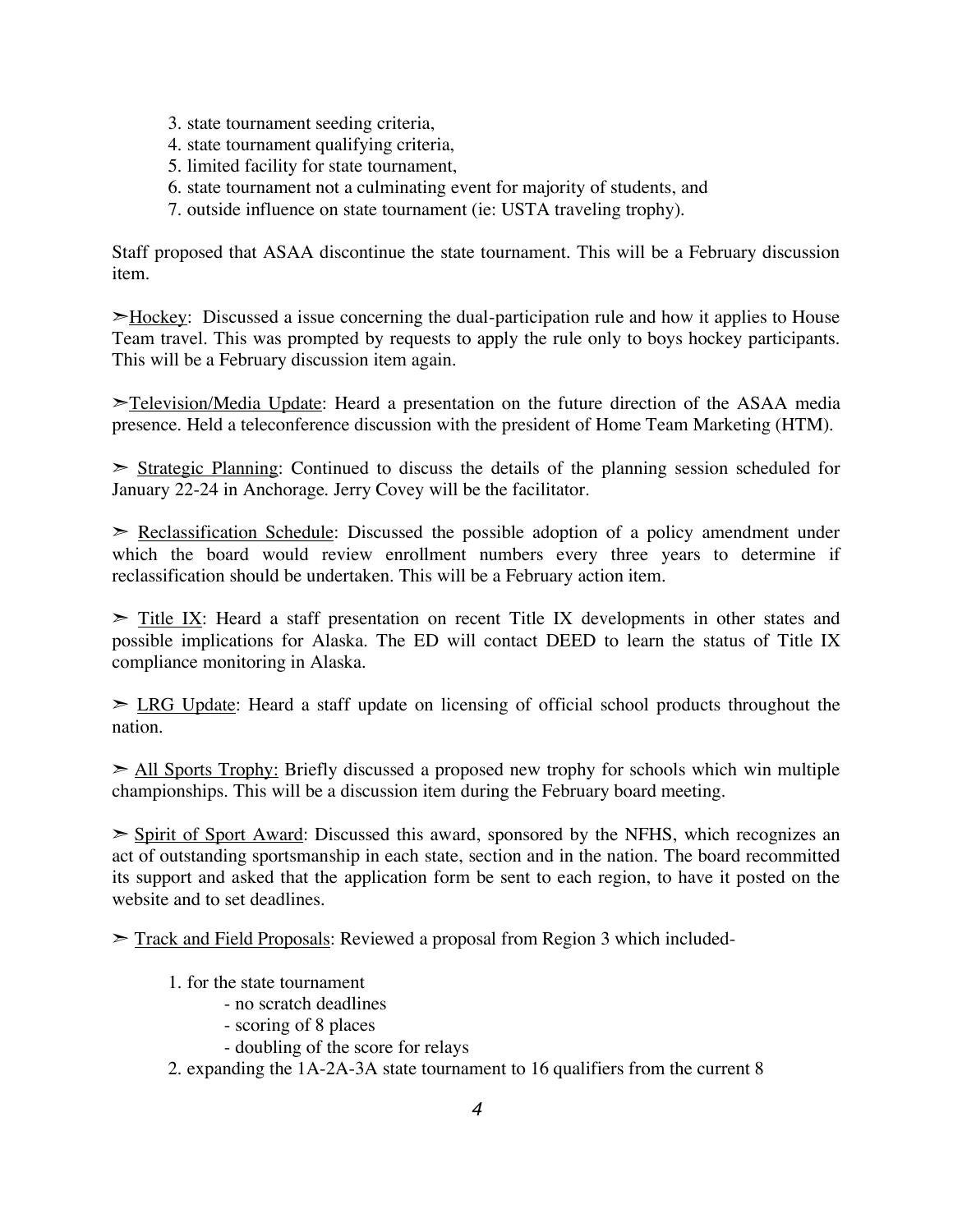This will be a discussion item during the February board meeting.

➣ Annual Audit: Received a presentation of ASAA's audit from Alex Beckman of Mikunda, Cottrell and Co.

➣ Eligibility Rule Violation Sanctions: Discussed a letter from Anchorage School District Superintendent Carol Comeau who is concerned about the severity of sanctions placed on schools for violations of eligibility rules. The board is considering an amendment to Article 3, Section 3 C, to specify that only fines can be waived based on the circumstances, not forfeitures. This will be a discussion item during the February board meeting.

 $\geq$  State Football Playoff Concerns: Region 4 has some concerns with the way the playoffs were conducted this year. More information will be forthcoming during the February meeting.

#### **Student Hearing**

1. None

#### **Executive Session**

1. Discussed legal matters and a confidential request from a Mt. Edgecumbe parent. Following the discussion, the board asked the President to send a letter to the parent upholding the rules.

**Items for February Meeting –** February 20-21, 2012 – Anchorage, Downtown Hilton **Hotel** 

### **Tabled Items**

1. None

### **Workshop**

1.

## **Reports**

1.

### **Discussion**

- 1. Wrestling
	- a. State tournament seeding
	- b. State dual team championship
	- c. Girls wrestling
- 2. All-State Art Competition
- 3. Soccer Classification Proposal
- 4. Competitive Cheerleading Season, State Competition
- 5. Television/Media Update
- 8. State Tournament Bid Swimming and Diving